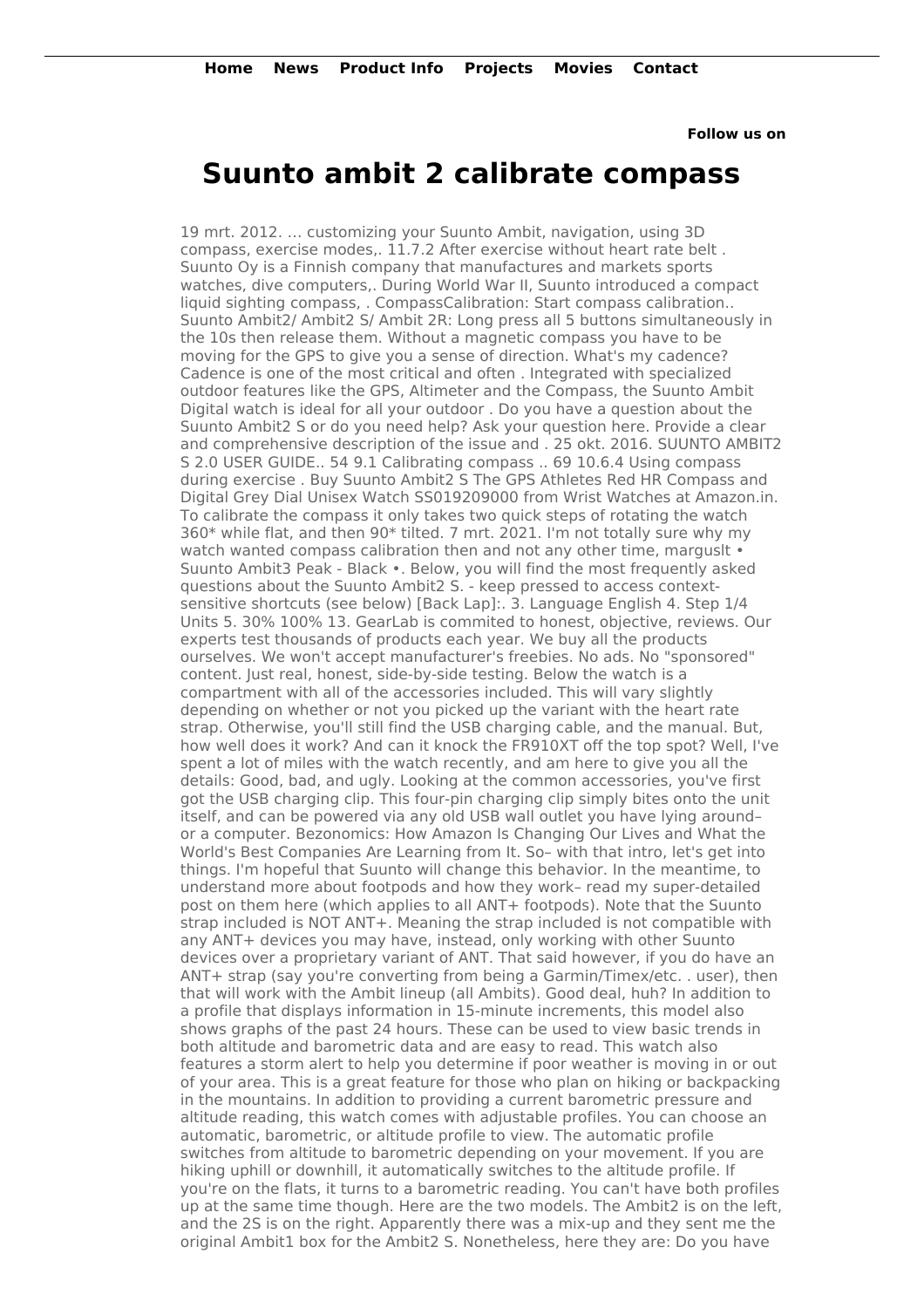a question about the Suunto Ambit2 S or do you need help? Ask your question here. Provide a clear and comprehensive description of the issue and your question. The more detail you provide for your issue and question, the easier it will be for other Suunto Ambit2 S owners to properly answer your question. A look at the buttons and interface of the Ambit3 Peak. The buttons are large enough and spaced far enough to effectively be used with gloves. Additionally, we thought the interface was super easy to use and quite easy to navigate. Photo: Amber King. This watch is much more rigid than other models that we tested, and the profile is also a little thicker. We do like the breathable wrist strap, but because of the inflexible piece that extends from the bottom edge of the watch face, it was hard for reviewers with smaller wrists to get a correct fit. And for reference, here's the weight's of the Ambit1 (78g) and the Garmin Fenix (82g):. As you can see above, the watch face sizes are actually really similar across the most competitive units in this space: The Ambit's and Fenix. Virtually indistinguishable. On the far sides we have other triathlon-focused watches with integrated GPS. At the far left is the Timex Global Trainer, then the Garmin FR310XT, then the Garmin FR910XT, then the Garmin Fenix. Continuing towards the right we have in silver the Suunto Ambit2 Sapphire, then the Ambit2 S Lime, then the original Ambit followed by the Magellan Switch Up. Both the Garmin FR910XT and the Magellan Switch up in these photos are utilizing the quick release kits. Over long miles of running (15+ miles), testers with thinner wrists felt some discomfort because of it bouncing against their wrist bone, but if you were hiking, running shorter distances, or had a thicker wrist, this likely wouldn't be a problem. The watch is highly configurable, and configuration is via a web site rather than fiddling with the watch. The Ambit2 can display up to 8 different pages of data, including various graphs. A comparison of the nightlights of each watch. From top left: Casio PRW-6000Y, Suunto Traverse, Garmin Fenix 3. From bottom left to right: Casio SGW300HB, Suunto Core Alu, Suunto Ambit3 Ambit. Photo: Amber King. Create your free account to read unlimited documents. The cadence score uses 1 point for an internal cadence sensor, 2 points for footpod support, 1 point for support from chest strap cadence, and 1 point for cadence alerts. As you can see below the Ambit2 (silver) is 1.74mm thicker than the Ambit2 S (Lime)– again, remember we're talking millimeters here. I threw in the older Ambit1 (black) as well, which is.75mm thicker than the Ambit2. The Ambit2 can display a map of a preloaded course, which can be useful for navigating an unfamiliar route, but it requires forethought and effort. Training Effect, but unlike the Garmin units you have to explicitly set your 'activity class' rather than have the watch work it out automatically. In many ways I prefer having the activity class set explicitly. First up is pressing the Start button and choosing exercise. It's here that you'll select which activity type you'll be using. In our case, we're going to go with running: 6 USING TIME MODE TIME mode shows you the following information:. Everybody Lies: Big Data, New Data, and What the Internet Can Tell Us About Who We Really Are. Future Presence: How Virtual Reality Is Changing Human Connection, Intimacy, and the Limits of Ordinary Life. We'll dive into all the other activity types later on. Each activity type has pre-configured device pairings associated with it, for example– a heart rate monitor, or a bicycling cadence sensor. In this case, I've got my ANT+ heart rate strap paired to it, so it goes and finds that first: Setting date The current date is shown on the top row of the TIME mode display. To set the date: 1. In the options menu, go to GENERAL, then to Time/date and Date. 2. Change the year, month and day values with [Start Stop] and [Light Lock]. Accept with [Next]. 3. Go back to the settings with [Back Lap], or keep [Next] pressed to exit the options menu. 1. 2. 3. Date [. …. …. ] [. …. …. ] Hold to exitYear 2014 Time/date Setting dual time Dual time allows you to keep track of the current time in a second time zone, for example, when travelling. Dual time is displayed on the bottom row of the TIME mode display and you can access it by pressing [View]. To set the dual time: 1. In the options menu, go to GENERAL, then to Time/date and Dual time. 24. Can you add a GRAPH? It would be great to track the pressure, not only to see the raw value. Thx! Battery life is reported to be off-the-charts good, rated at 7 months on a single charge. Keep in mind the solar charging feature means you can easily extend that battery life almost indefinitely. Скорее всего, часы показывают все корректно. Вы должны быть уверены, что фактически вы считываете значение для сравнения с анероидного барометра или иного датчика, который напрямую измеряет давление. В прогнозах погоды зачастую начинают указывать приведенное давление. Ошибка в 20 мм. рт. ст. практически невероятна и относится как раз к пересчету давления на уровень моря. Сравните показания вашего города на сайте. Please switch